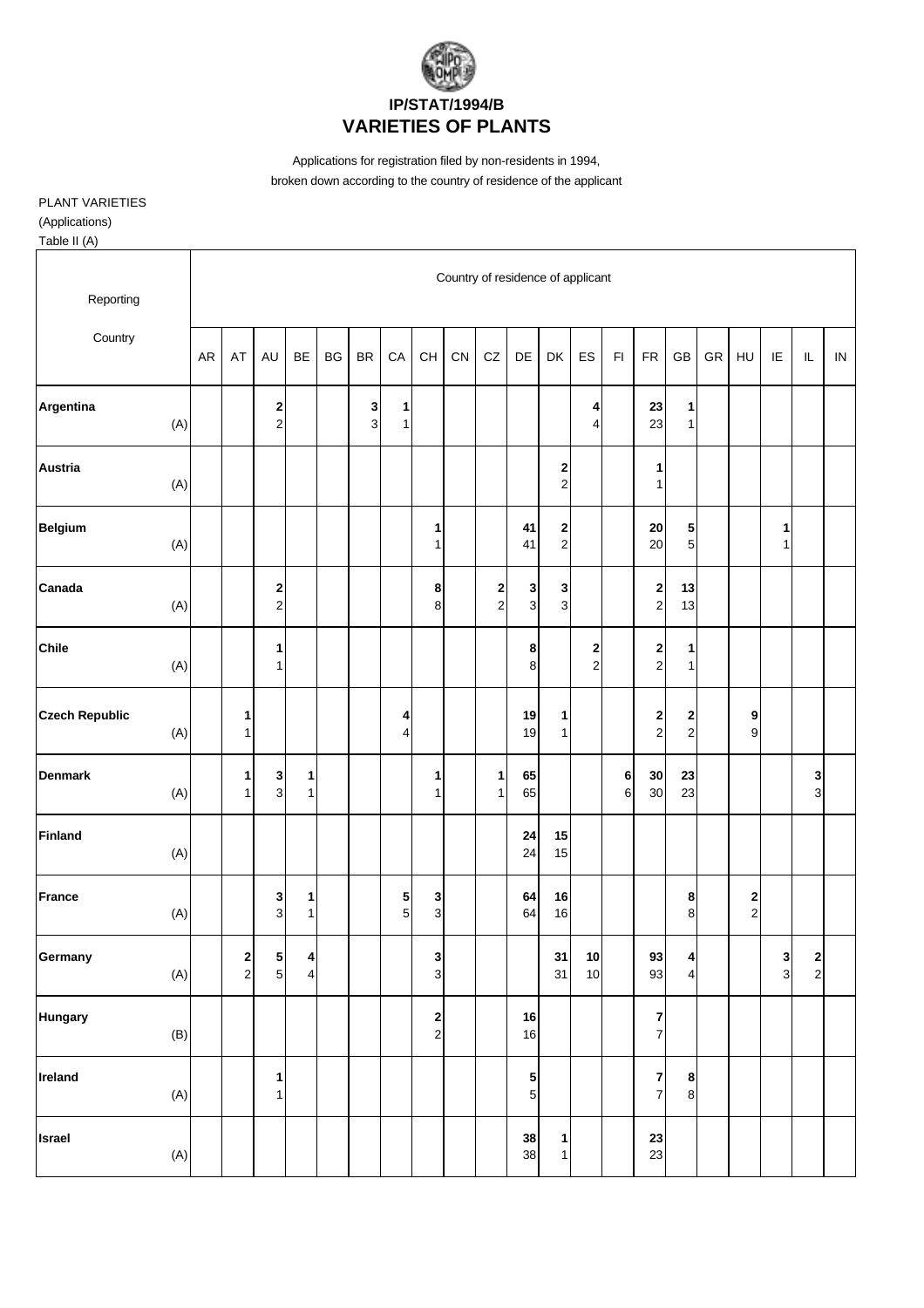

Demandes d'enregistrement déposées par des non-résidents en 1994,

réparties selon le pays de résidence du déposant

OBTENTIONS VÉGÉTALES

(Demandes)

| Tableau II (A)                                                  |                  |                          |                     |            |            |                   |                     |                               |           |    |                   |                     |           |                   |                  |    |          |    |               |                        |
|-----------------------------------------------------------------|------------------|--------------------------|---------------------|------------|------------|-------------------|---------------------|-------------------------------|-----------|----|-------------------|---------------------|-----------|-------------------|------------------|----|----------|----|---------------|------------------------|
| Pays                                                            |                  |                          |                     |            |            |                   |                     | Pays de résidence du déposant |           |    |                   |                     |           |                   |                  |    |          |    |               |                        |
|                                                                 | <b>TOTAL</b>     | Others<br>Autres         | ZA                  | US         | ${\sf TR}$ | SK                | SE                  | <b>RU</b>                     | <b>RO</b> | PT | PL                | <b>NZ</b>           | <b>NO</b> | NL                | ${\sf M}{\sf X}$ | LU | $\sqcup$ | KR | $\mathsf{JP}$ | $\mathsf{I}\mathsf{T}$ |
| Argentine                                                       | 232<br>232(A)    | 12<br>12                 | 4<br>$\overline{4}$ | 139<br>139 |            |                   | 2<br>$\overline{c}$ |                               |           |    |                   | 2<br>$\overline{c}$ |           | 20<br>20          |                  |    |          |    | 10<br>10      | 9<br>9                 |
| Autriche<br>4(A)                                                | 4                | 0<br>$\pmb{0}$           |                     |            |            |                   |                     |                               |           |    |                   |                     |           | 1<br>1            |                  |    |          |    |               |                        |
| <b>Belgique</b>                                                 | 133<br>133(A)    | 0<br>$\mathbf 0$         |                     | 10<br>10   |            |                   |                     |                               |           |    |                   |                     |           | 49<br>49          |                  |    |          |    |               | 4<br>4                 |
| Canada                                                          | 114<br>114 $(A)$ | $\pmb{0}$<br>$\mathbf 0$ |                     | 54<br>54   |            |                   | 11<br>11            |                               |           |    |                   |                     |           | 16<br>16          |                  |    |          |    |               |                        |
| Chili<br>28(A)                                                  | 28               | $\pmb{0}$<br>$\pmb{0}$   |                     | 8<br>8     |            |                   |                     |                               |           |    |                   | 5<br>5 <sup>1</sup> |           | 1<br>$\mathbf{1}$ |                  |    |          |    |               |                        |
| République<br>tchèque<br>49 (A)                                 | 49               | $\pmb{0}$<br>$\mathbf 0$ |                     |            |            | 1<br>$\mathbf{1}$ |                     |                               |           |    |                   |                     |           | 10<br>10          |                  |    |          |    |               |                        |
| Danemark                                                        | 217<br>217(A)    | $\mathbf 0$<br>$\pmb{0}$ |                     | 19<br>19   |            |                   | 11<br>11            |                               |           |    |                   |                     |           | 53<br>53          |                  |    |          |    |               |                        |
| <b>Finlande</b><br>43 (A)                                       | 43               | 0<br>$\pmb{0}$           |                     |            |            |                   |                     |                               |           |    | 1<br>$\mathbf{1}$ |                     |           | 3<br>3            |                  |    |          |    |               |                        |
| <b>France</b>                                                   | 265<br>265 (A)   | 0<br>$\mathbf 0$         |                     | 54<br>54   |            |                   |                     |                               |           |    |                   | 2<br>$\overline{c}$ |           | 86<br>86          |                  |    |          |    |               | 21<br>21               |
| Allemagne                                                       | 383<br>383(A)    | 0<br>$\mathbf 0$         |                     | 30<br>30   |            |                   | 7<br>$\overline{7}$ |                               |           |    | 1<br>$\mathbf{1}$ |                     |           | 183<br>183        |                  |    |          |    |               | 5<br>$\overline{5}$    |
| Hongrie<br>38(B)                                                | 38               | 0<br>$\pmb{0}$           |                     | 6<br>6     |            |                   |                     |                               |           |    |                   |                     |           | 6<br>$\,6$        |                  |    |          |    |               | 1<br>1                 |
| <b>Irlande</b><br>$\begin{array}{c c} 22 \\ 22 \end{array}$ (A) |                  | 0<br>$\mathbf 0$         |                     |            |            |                   |                     |                               |           |    |                   |                     |           | 1<br>$\mathbf 1$  |                  |    |          |    |               |                        |
| Israël<br>113(A)                                                | 113              | $\pmb{0}$<br>$\mathbf 0$ |                     |            |            |                   |                     |                               |           |    |                   |                     |           | 44<br>44          |                  |    |          |    | 6<br>$\,6$    | 1<br>1                 |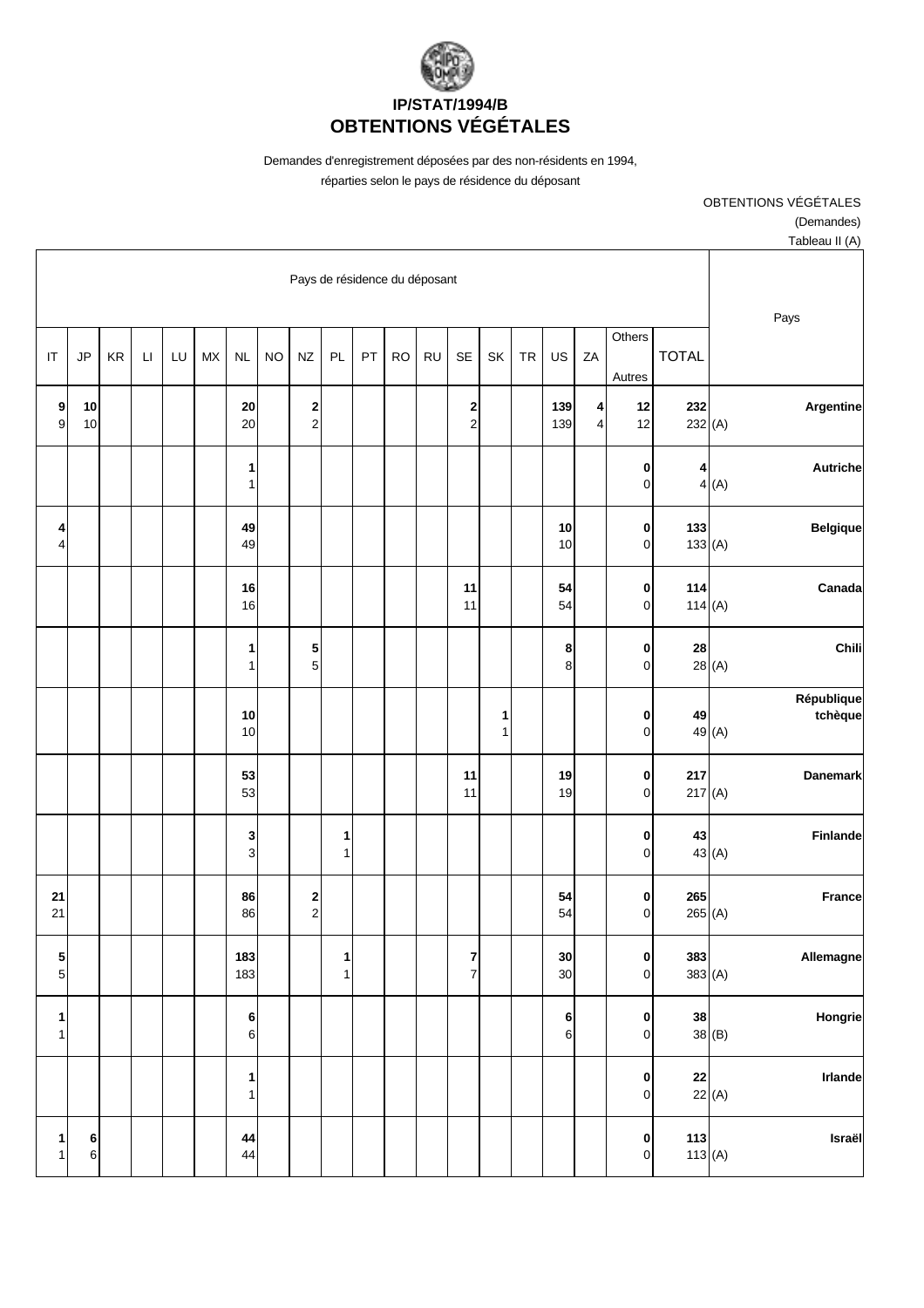

## **VARIETIES OF PLANTS**

Applications for registration filed by non-residents in 1994, broken down according to the country of residence of the applicant

PLANT VARIETIES

(Applications)

Table II (A)

| Reporting                |       |    |        |                   |                              |    |           |            |                                          |    |                     |                                    | Country of residence of applicant |                   |                       |                                       |                     |    |        |                                    |                  |            |
|--------------------------|-------|----|--------|-------------------|------------------------------|----|-----------|------------|------------------------------------------|----|---------------------|------------------------------------|-----------------------------------|-------------------|-----------------------|---------------------------------------|---------------------|----|--------|------------------------------------|------------------|------------|
| Country                  |       | AR | AT     | AU                | <b>BE</b>                    | BG | <b>BR</b> | ${\sf CA}$ | $\mathsf{CH}% \left( \mathcal{M}\right)$ | CN | ${\rm CZ}$          | DE                                 | DK                                | ES                | $\mathsf{FI}$         | ${\sf FR}$                            | GB                  | GR | HU     | IE                                 | $\mathsf{IL}$    | ${\sf IN}$ |
| Italy                    | (B)   |    |        | 1<br>$\mathbf{1}$ |                              |    |           |            |                                          |    |                     | 53<br>53                           | 5<br>5 <sup>1</sup>               | 1<br>$\mathbf{1}$ |                       | 38<br>38                              |                     |    |        |                                    |                  |            |
| Japan                    | (A)   |    |        | 6<br>6            | 1<br>1                       |    |           |            | $\mathbf{2}$<br>$\overline{a}$           |    |                     | 39<br>39                           | 18<br>18                          |                   |                       | 32<br>32                              | 15<br>15            |    |        | $\mathbf{1}$<br>$\mathbf{1}$       | 17<br>17         |            |
| <b>Netherlands</b>       | (A)   |    | 1<br>1 | 6<br>6            | ${\bf 27}$<br>27             |    |           | 4<br>4     | 1<br>$\mathbf{1}$                        |    | 8<br>8              | 172<br>172                         | 50<br>50                          |                   |                       | 98<br>98                              | 35<br>35            |    | 3<br>3 | $\bf 7$<br>$\overline{\mathbf{7}}$ | 19<br>19         |            |
| <b>New Zealand</b>       | (A)   |    |        | 15<br>15          | $\mathbf{1}$<br>$\mathbf{1}$ |    |           | 1<br>1     |                                          |    |                     | ${\bf 20}$<br>20                   | 13<br>13                          |                   |                       |                                       | 20<br>20            |    |        | 1<br>$\mathbf{1}$                  | 2<br>$\mathbf 2$ |            |
| Norway                   | (A)   |    |        |                   |                              |    |           |            |                                          |    |                     | 14<br>14                           | 24<br>24                          |                   | 6<br>6                |                                       | 1<br>1              |    |        |                                    |                  |            |
| Poland                   | (A)   |    |        |                   |                              |    |           |            | 2<br>$\overline{c}$                      |    |                     | 43<br>43                           | 4<br>4                            |                   |                       | 13<br>13                              | 4<br>$\overline{4}$ |    |        |                                    |                  |            |
| Portugal                 | (A)   |    |        | 4<br>4            |                              |    |           |            |                                          |    |                     | 7<br>$\boldsymbol{7}$              |                                   |                   |                       |                                       |                     |    |        |                                    |                  |            |
| <b>Republic of Korea</b> | (B)   |    |        |                   |                              |    |           |            |                                          |    |                     |                                    |                                   |                   |                       |                                       |                     |    |        |                                    | 2<br>$\mathbf 2$ |            |
| Romania                  | (B)   |    |        |                   |                              |    |           |            |                                          |    |                     |                                    |                                   |                   |                       |                                       |                     |    |        |                                    |                  |            |
| Slovakia                 | (A)   |    |        |                   |                              |    |           |            |                                          |    | 4<br>$\overline{4}$ | $\begin{array}{c} \n2 \end{array}$ | $1\vert$<br>$\mathbf{1}$          |                   |                       | $\begin{array}{c} 2 \\ 2 \end{array}$ |                     |    |        |                                    |                  |            |
| South Africa             | (A)   |    |        | ${\bf 26}$<br>26  | $\mathbf{1}$<br>$\mathbf{1}$ |    |           |            |                                          |    |                     | 29<br>29                           |                                   |                   |                       | 8<br>8                                | 1<br>1              |    |        | 1<br>$\mathbf{1}$                  | 2<br>$\mathbf 2$ |            |
| Spain                    | (A)   |    |        |                   | $\mathbf{2}$<br>$\mathbf{2}$ |    |           |            |                                          |    |                     | 12<br>12                           | 1<br>1                            |                   |                       | 50<br>50                              | 3<br>$\mathbf{3}$   |    |        |                                    | 4<br>4           |            |
| Sweden                   | $(A)$ |    |        | 1<br>1            | 1<br>$\mathbf{1}$            |    |           |            | 15<br>15                                 |    |                     | 33<br>33                           | 14<br>14                          |                   | 9<br>$\boldsymbol{9}$ | 1<br>$\mathbf{1}$                     | 5<br>5 <sub>l</sub> |    |        | 1<br>$\mathbf{1}$                  |                  |            |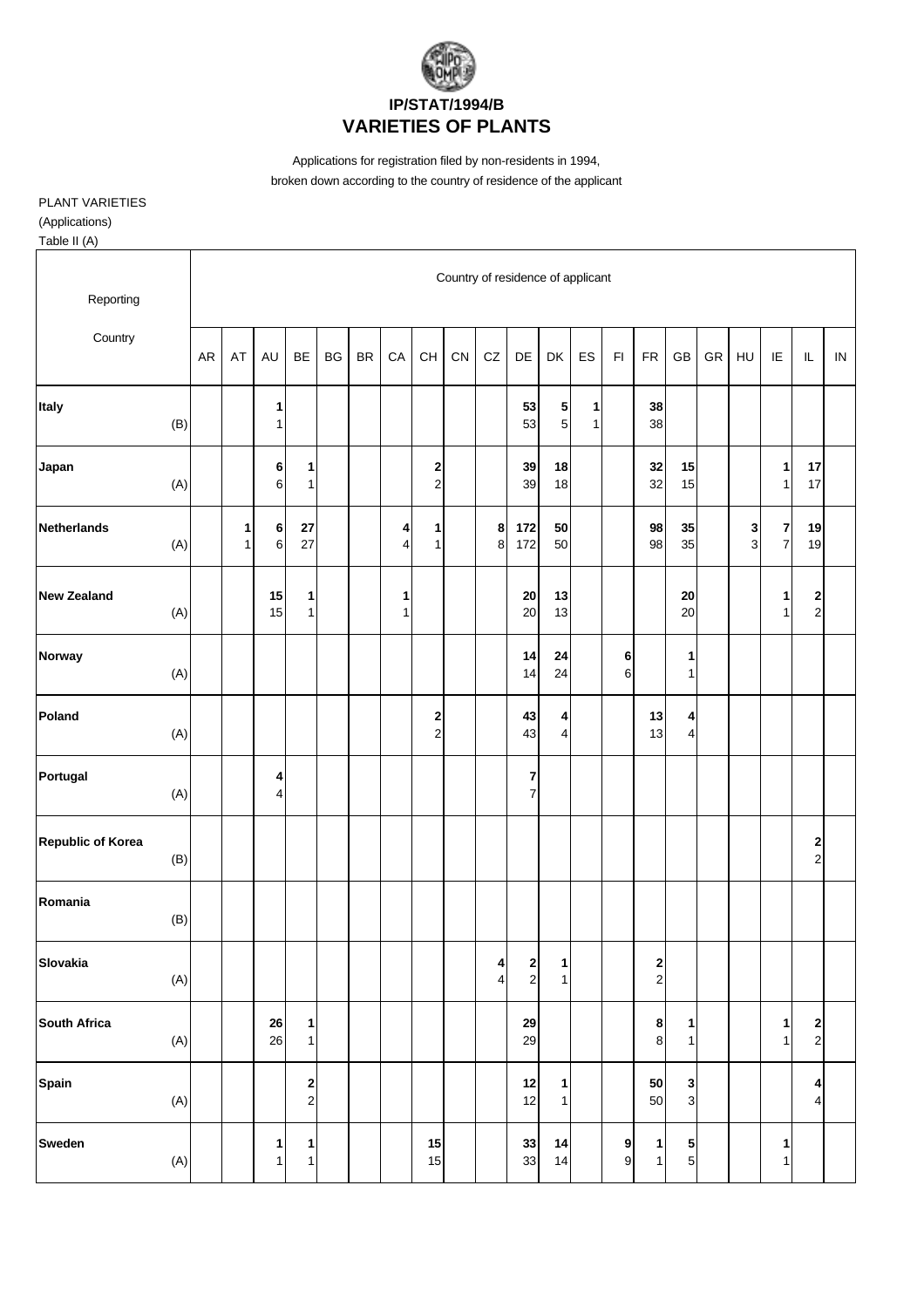

Demandes d'enregistrement déposées par des non-résidents en 1994,

réparties selon le pays de résidence du déposant

OBTENTIONS VÉGÉTALES

(Demandes)

| Tableau II (A)                 |                           |                                |                   |                             |    |    |                                                    |           |           |    |                               |                     |           |                     |    |    |                        |                                        |                   |                  |
|--------------------------------|---------------------------|--------------------------------|-------------------|-----------------------------|----|----|----------------------------------------------------|-----------|-----------|----|-------------------------------|---------------------|-----------|---------------------|----|----|------------------------|----------------------------------------|-------------------|------------------|
| Pays                           |                           |                                |                   |                             |    |    |                                                    |           |           |    | Pays de résidence du déposant |                     |           |                     |    |    |                        |                                        |                   |                  |
|                                | <b>TOTAL</b>              | Others<br>Autres               | ZA                | US                          | TR | SK | SE                                                 | <b>RU</b> | <b>RO</b> | PT | PL                            | <b>NZ</b>           | <b>NO</b> | $\sf NL$            | MX | LU | $\mathsf{L}\mathsf{I}$ | KR                                     | JP                | IT               |
| Italie                         | 183<br>183(B)             | $\mathbf 0$<br>$\overline{0}$  |                   | 9<br>9                      |    |    |                                                    |           |           |    |                               | 1<br>1              |           | 75<br>75            |    |    |                        |                                        |                   |                  |
| Japon                          | 279<br>279 (A)            | $\mathbf{0}$<br>$\overline{0}$ |                   | 31<br>31                    |    |    |                                                    |           |           |    |                               | 2<br>$\overline{a}$ |           | 105<br>105          |    |    |                        |                                        |                   | ${\bf 10}$<br>10 |
| Pays Bas                       | 550<br>550 <sub>(A)</sub> | $\mathbf 0$<br>$\overline{0}$  | 1<br>$\mathbf{1}$ | 83<br>83                    |    |    | 4<br>$\overline{4}$                                |           |           |    |                               | 4<br>4              |           |                     |    |    |                        |                                        | 22<br>22          | $\frac{5}{5}$    |
| Nouvelle-Zélande               | 102<br>102(A)             | $\mathbf 0$<br>$\mathbf 0$     |                   | 11<br>11                    |    |    |                                                    |           |           |    | 1<br>$\mathbf{1}$             |                     |           | 11<br>11            |    |    |                        |                                        | 6<br>6            |                  |
| Norvège<br>49 (A)              | 49                        | $\mathbf 0$<br>$\mathbf 0$     |                   | 1<br>$\mathbf{1}$           |    |    | 1<br>$\mathbf{1}$                                  |           |           |    |                               |                     |           | 2<br>$\overline{a}$ |    |    |                        |                                        |                   |                  |
| Pologne                        | 166<br>166(A)             | $\mathbf 0$<br>$\pmb{0}$       |                   | 11<br>11                    |    |    |                                                    |           |           |    |                               |                     |           | 86<br>86            |    |    |                        |                                        |                   | $\frac{3}{3}$    |
| Portugal<br>18(A)              | 18                        | $\mathbf 0$<br>$\overline{0}$  |                   | $\bf 7$<br>$\boldsymbol{7}$ |    |    |                                                    |           |           |    |                               |                     |           |                     |    |    |                        |                                        |                   |                  |
| République de<br>Corée<br>3(B) | 3                         | $\pmb{0}$<br>$\overline{0}$    |                   |                             |    |    |                                                    |           |           |    |                               |                     |           | 1<br>$\mathbf{1}$   |    |    |                        |                                        |                   |                  |
| Roumanie<br>4(B)               | 4                         | 0<br>$\mathbf 0$               |                   |                             |    |    |                                                    |           |           |    |                               |                     |           | 4<br>4              |    |    |                        |                                        |                   |                  |
| Slovaquie<br>14(A)             | 14                        | $\mathbf{0}$<br>$\mathbf 0$    |                   |                             |    |    |                                                    |           |           |    |                               |                     |           | 5<br>5              |    |    |                        |                                        |                   |                  |
| Afrique du Sud                 | 164<br>164(A)             | 8<br>$\bf{8}$                  |                   | 48<br>48                    |    |    |                                                    |           |           |    |                               | 4<br>4              |           | 33<br>33            |    |    |                        | $\overline{\mathbf{c}}$<br>$\mathbf 2$ | 1<br>$\mathbf{1}$ |                  |
| <b>Espagne</b>                 | 130<br>130(A)             | $\mathbf{0}$<br>$\overline{0}$ |                   | $19$<br>19                  |    |    | $\overline{\mathbf{c}}$<br>$\overline{\mathbf{c}}$ |           |           |    |                               | 1<br>$\mathbf{1}$   |           | 33<br>33            |    |    |                        |                                        |                   | $\frac{3}{3}$    |
| Suède<br>99 (A)                | 99                        | $\pmb{0}$<br>$\overline{0}$    |                   | 13<br>13                    |    |    |                                                    |           |           |    | 1<br>$\mathbf{1}$             |                     |           | 5<br>5              |    |    |                        |                                        |                   |                  |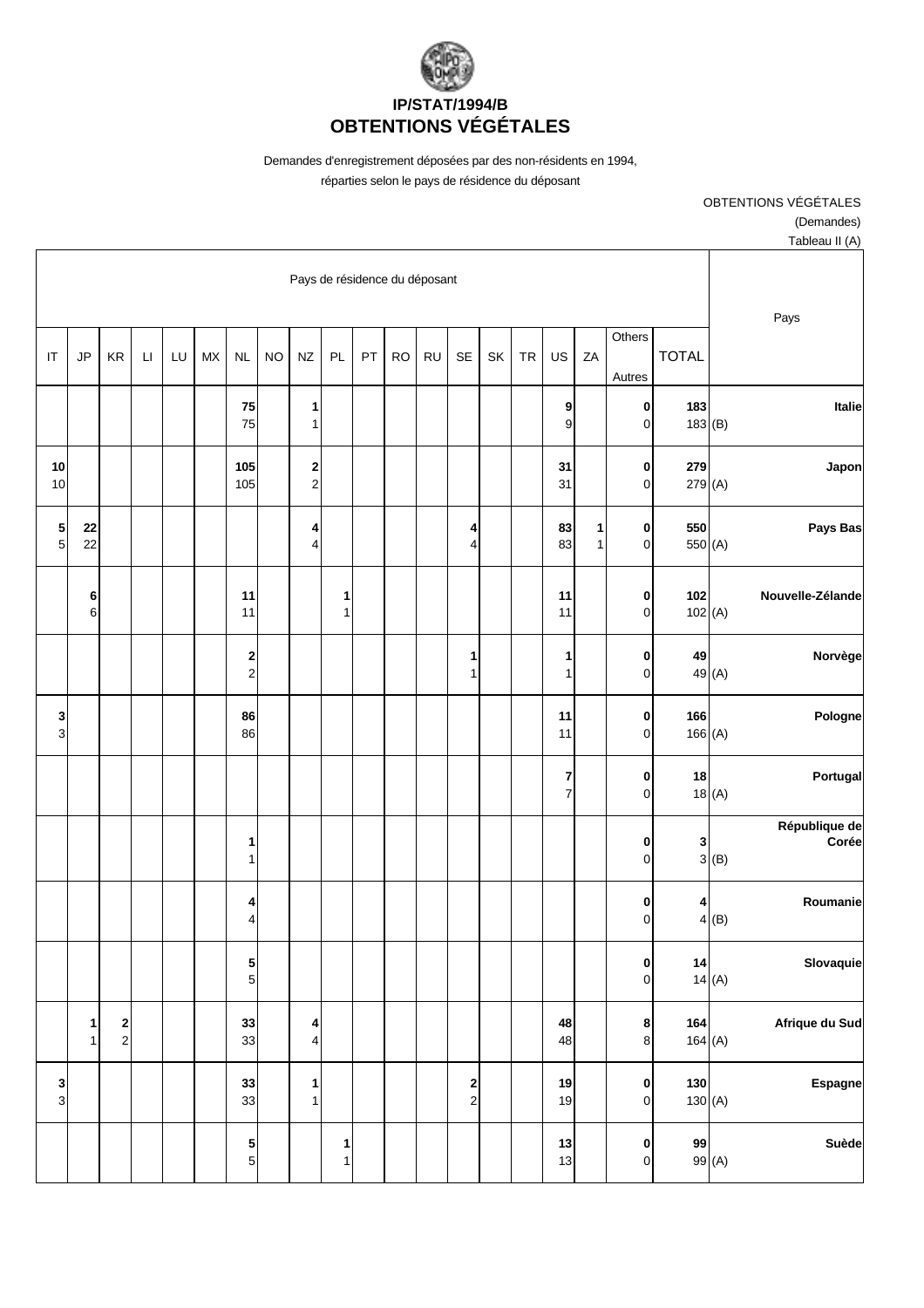

Applications for registration filed by non-residents in 1994, broken down according to the country of residence of the applicant

PLANT VARIETIES

(Applications)

Table II (A)

| Reporting                          |            |                                      |                     |                               |           |           |                          |    |    | Country of residence of applicant |          |          |    |    |                            |          |           |    |        |                                |    |
|------------------------------------|------------|--------------------------------------|---------------------|-------------------------------|-----------|-----------|--------------------------|----|----|-----------------------------------|----------|----------|----|----|----------------------------|----------|-----------|----|--------|--------------------------------|----|
| Country                            | AR         | AT                                   | AU                  | <b>BE</b>                     | <b>BG</b> | <b>BR</b> | ${\sf CA}$               | CH | CN | CZ                                | DE       | DK       | ES | F1 | <b>FR</b>                  | GB       | <b>GR</b> | HU | IE     | IL                             | IN |
| Switzerland                        | (A)        |                                      |                     |                               |           |           |                          |    |    |                                   | 85<br>85 | 1<br>1   |    |    | 8<br>8                     | 4<br>4   |           |    |        |                                |    |
| <b>United Kingdom</b>              | (A)        | $\blacktriangleleft$<br>$\mathbf{1}$ | 2<br>$\overline{a}$ | 5<br>5                        |           |           | 1<br>1                   |    |    | 4                                 | 96<br>96 | 39<br>39 | 4  |    | 55<br>55                   |          |           |    | 8<br>8 | $\mathbf{2}$<br>$\overline{2}$ |    |
| <b>United States of</b><br>America | (A)<br>(B) | $\mathbf{1}$<br>$\mathbf{1}$         | 5<br>5              | $\mathbf 2$<br>$\overline{2}$ |           |           | 8<br>4<br>$\overline{7}$ |    |    |                                   | 49<br>49 | 19<br>19 |    |    | 16<br>$\overline{1}$<br>15 | 33<br>32 |           |    | 1      | 29<br>28                       |    |